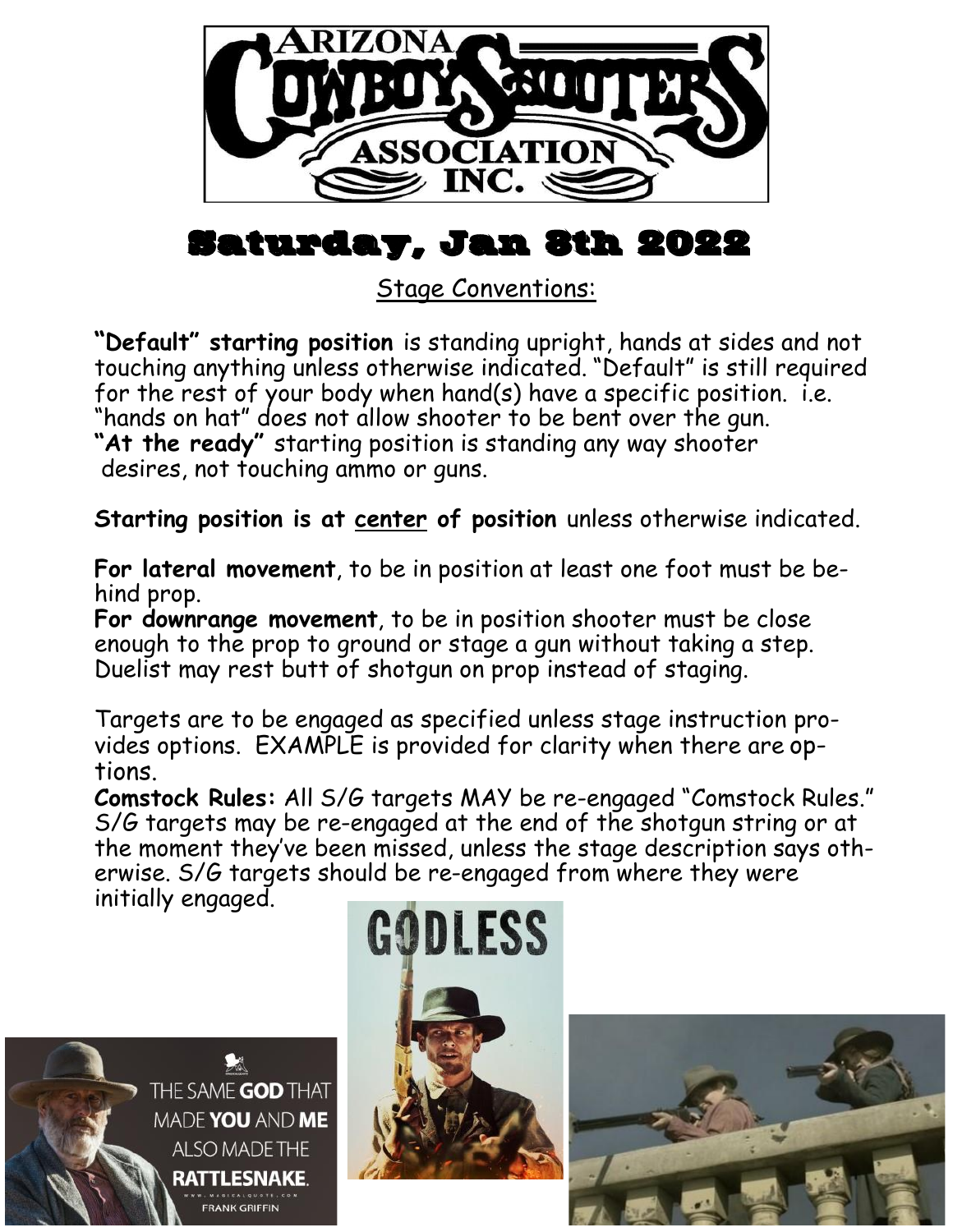# Stage 1 Sat Jan 8th, 2022

10 Pistol, 10 Rifle, 4+Shotgun



Start anywhere behind table with hands at low surrender. Rifle loaded with 10 rounds and open and empty shotgun staged on table. Pistols loaded with 5 rounds each and holstered. Stage may be shot in any order as long as rifle is not last.

When ready, shooter says: "The same God that made you and me also made the rattlesnake" ATB with shotgun engage shotgun targets in any order. With rifle alternate single taps on the blue target and the back center square for 4 rounds and double tap sweep the 3 back squares from either end. With pistols alternate single taps on the blue target and the center front square and double tap sweep the 3 front squares from either end.

After shooting the pistols, they may be re holstered if so desired.

May start with alternates or the double tap sweep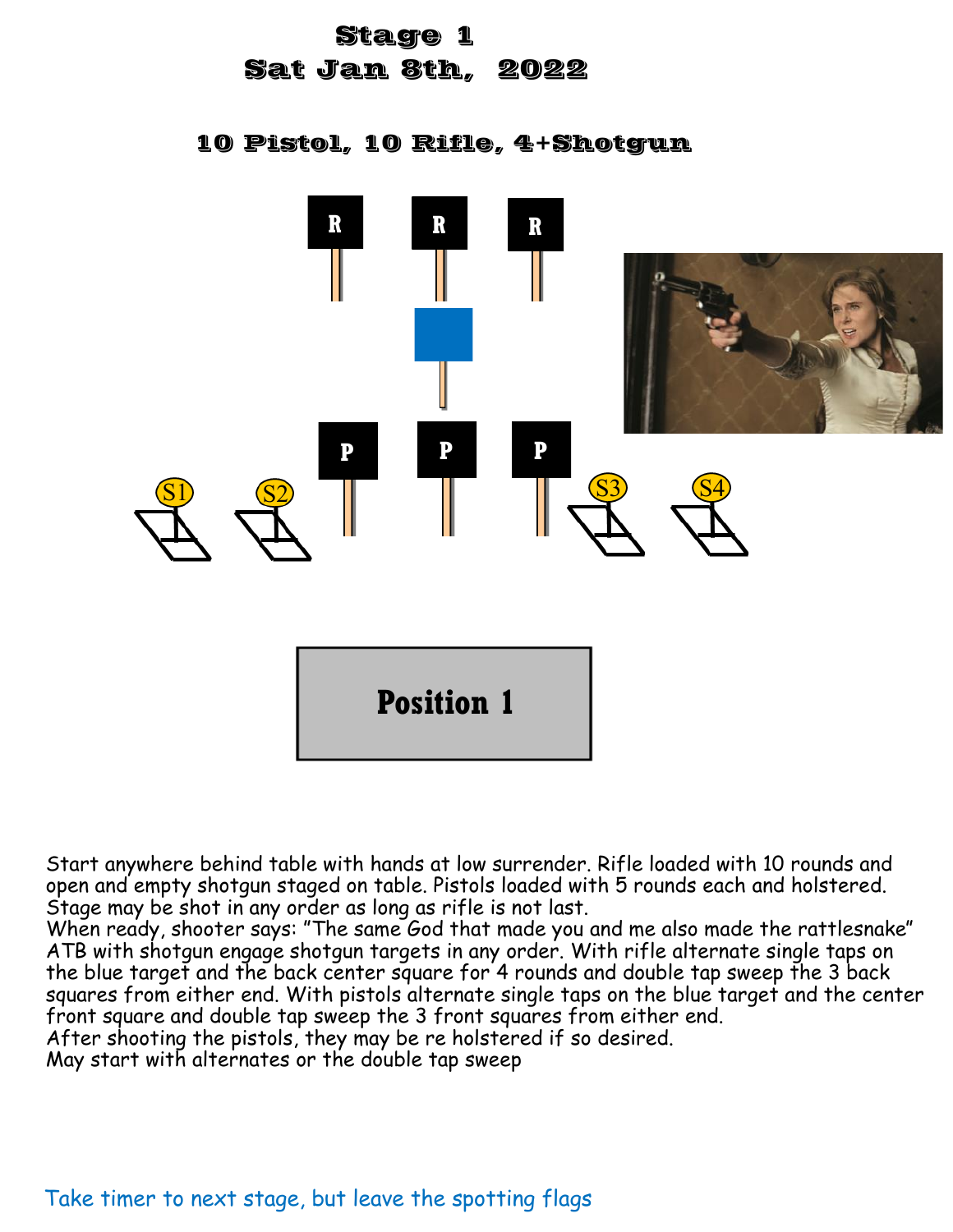# Stage 2 Sat Jan 8th, 2022

10 Pistol, 10 Rifle, 4+Shotgun



Stage shot shooters choice. Rifle may not be last. Start anywhere at the ready. Rifle loaded with 10 rounds staged at position 2, open and empty shotgun staged anywhere safely, pistols loaded with 5 rounds each and holstered. To signify ready, shooter says: "Good book says pain is it's own teacher" ATB, from position 1, with pistols double tap the buzzard, then double tap sweep the 3 P targets from either end, then double tap the buzzard. From position 2 with rifle repeat pistol instructions on the buzzard and the 3 R targets. From position 3 engage 4 shotgun targets in any order.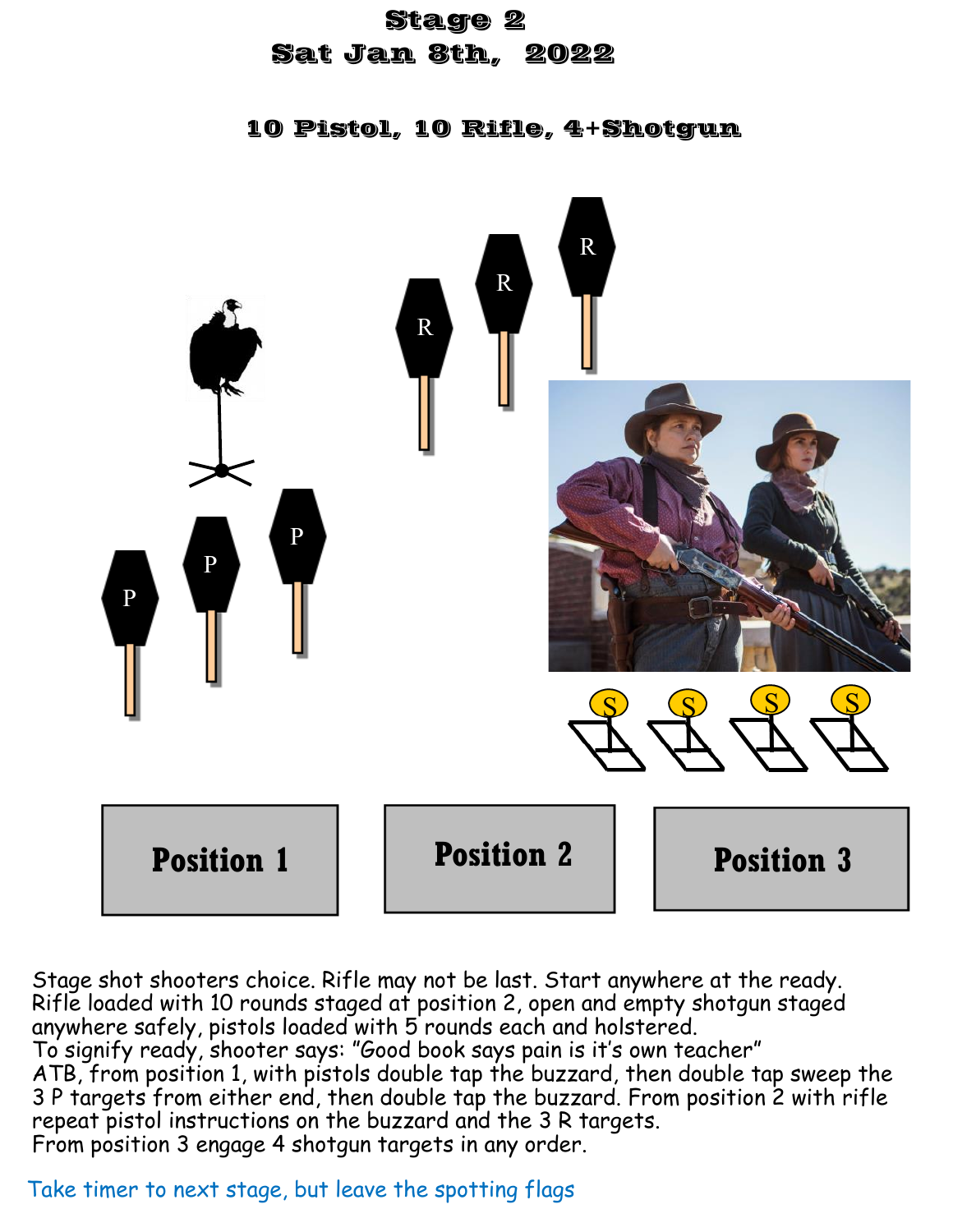#### Stage 3

#### Sat Jan 8th, 2022

10 Pistol, 10 Rifle, 4+Shotgun



Stage shot shooters choice. Rifle may not be last. Rifle and shotgun staged at position 2, pistols loaded with 5 rounds each and holstered. Start anywhere at the ready. To signify ready, shooter says: "Aint nothing scarier than a man with a gun, and aint nothing more helpless than a man without one"

ATB, from position 1 with pistols shoot a regressive sweep on the blue target and the 3 P targets. Must start on the **BLUE** target. From position 2 with rifle also shoot a regressive sweep on the blue target and the 3 R targets starting on the **BLUE** target Retrieve shotgun and engage the 4 shotgun targets from anywhere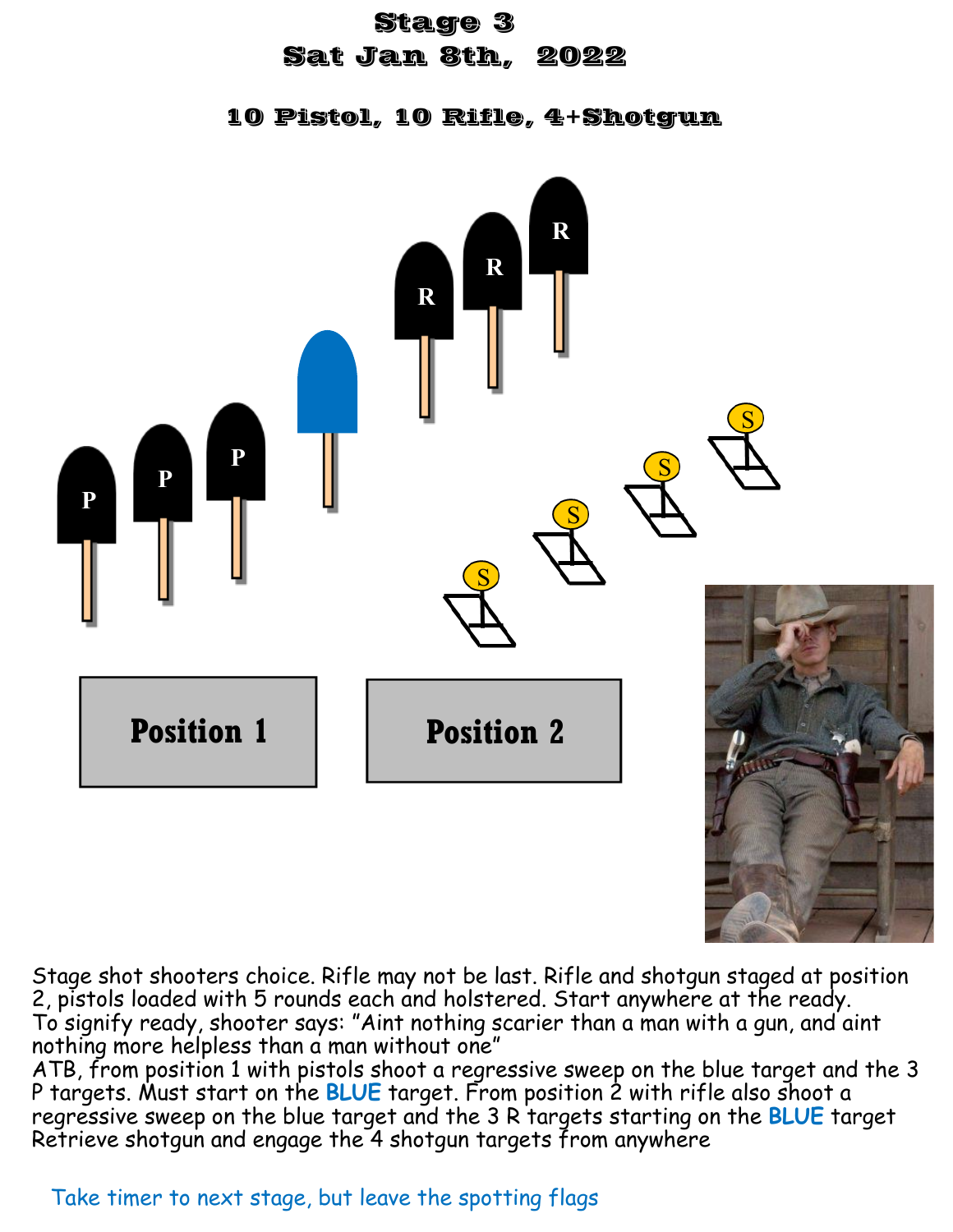

Stage shot shooters choice. Rifle may not be last. Rifle loaded with 10 rounds staged at position 2, open and empty shotgun staged anywhere safely, pistols loaded with 5 rounds each and holstered. Start anywhere at the ready.

To signify ready, shooter says: "Hell, lady, I could find you in the dark" ATB from position 1 with pistols place a single round on each circle in any order and double tap the square for 5 rounds, then repeat. From position 2 with rifle repeat the pistols instructions. From position 3 engage the 4 shotgun targets in any order. You may start on the 3 circles or double tapping the square.

NO!!! you can NOT shoot a 1-2-1 sweep on the 3 front targets and one on the back circle. The three shots on the cirles are shot as a string.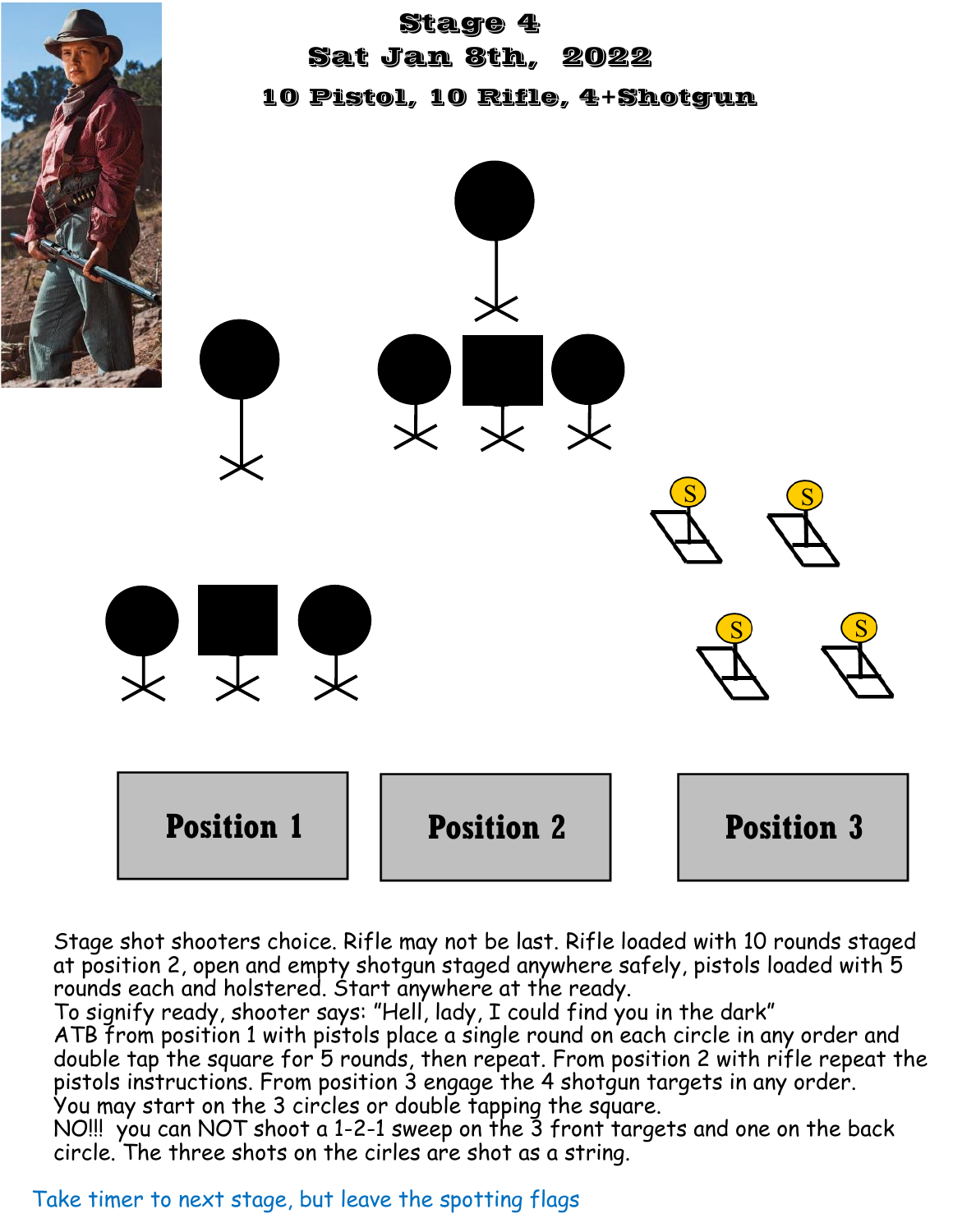#### Stage 5

### Sat Jan 8th, 2022

10 Pistol, 10 Rifle, 4+Shotgun



## Position 1L Position 1R Position 2L Position 2R

Start at position 1L (or 1R), rifle loaded with 10 rounds in hands. Open and empty shotgun staged safely at 2L (or 2R), pistols loaded with 5 rounds each and holstered. To signify ready, shooter says: "I don't judge another man unless I've walked in his shoes". ATB with rifle place at least 3 rounds on each target with no triple taps. Make rifle safe vertically. From Position 2L (or 2R) engage the 2 shotgun targets directly in front till down. Take shotgun and engage the other 2 remaining shotgun targets anywhere from the doorway to the hay bale at position 3. Place shotgun on the hay bale at position 3 and with pistols repeat rifle instructions